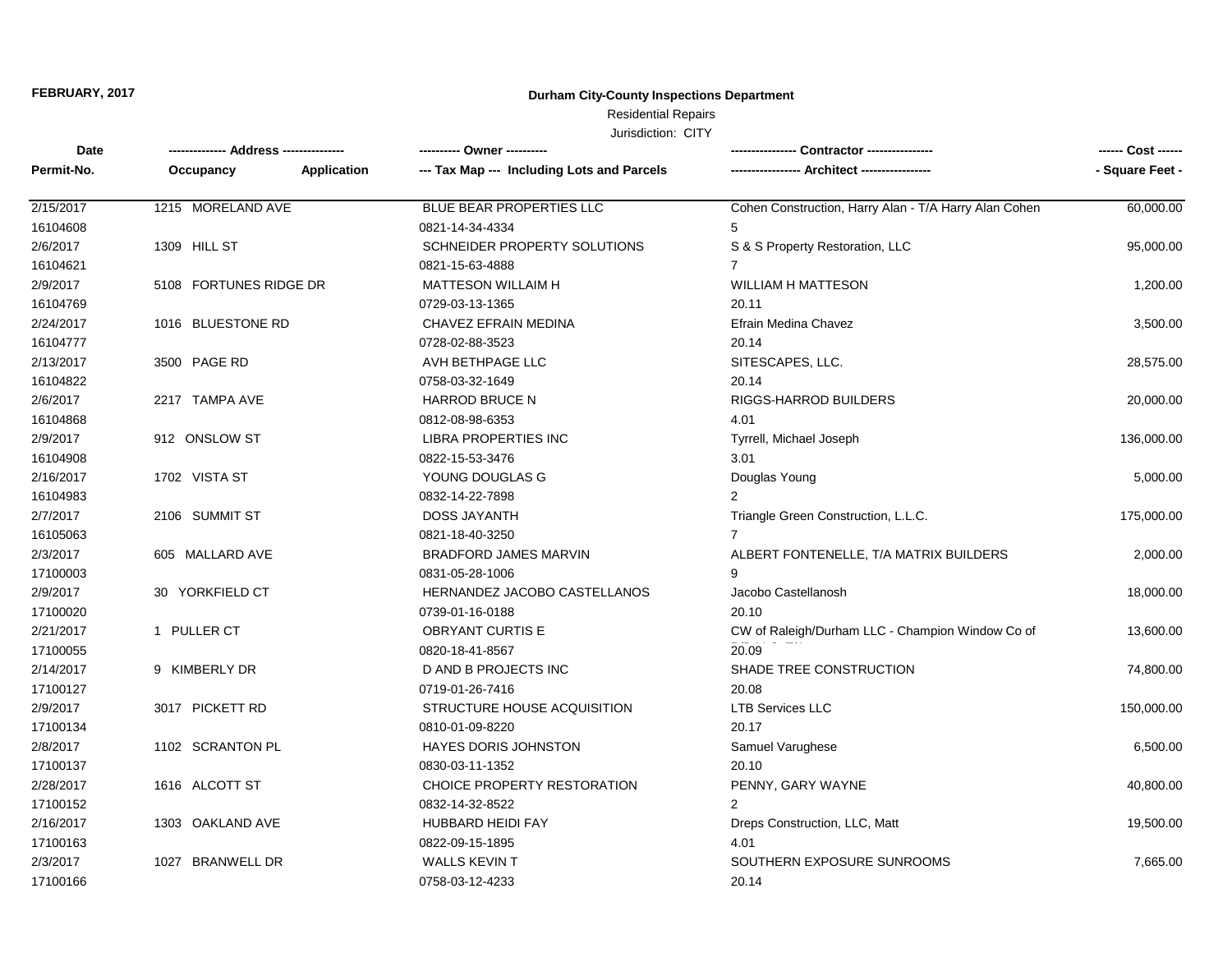## **Durham City-County Inspections Department**

## Residential Repairs

| <b>Date</b> |                          | ----------- | ---------- Owner ----------                |                               | ------ Cost ------ |
|-------------|--------------------------|-------------|--------------------------------------------|-------------------------------|--------------------|
| Permit-No.  | Occupancy                | Application | --- Tax Map --- Including Lots and Parcels |                               | - Square Feet -    |
| 2/14/2017   | 14 GORHAM PL             |             | LEFEVRE WILLIAM M                          | AULBERT, RODNEY               | 16,850.00          |
| 17100169    |                          |             | 0802-02-95-4954                            | 17.06                         |                    |
| 2/8/2017    | 1502 WOODWAY CLUB DR     |             | WATERFORD VALLEY NC PARTNERS               | Cortland Improvements NC, LLC | 274,440.00         |
| 17100185    |                          |             | 0728-04-64-8676                            | 20.14                         |                    |
| 2/8/2017    | 1503 WOODWAY CLUB DR     |             | WATERFORD VALLEY NC PARTNERS               | Cortland Improvements NC, LLC | 274,440.00         |
| 17100186    |                          |             | 0728-04-64-8676                            | 20.14                         |                    |
| 2/8/2017    | 1504 WOODWAY CLUB DR     |             | WATERFORD VALLEY NC PARTNERS               | Cortland Improvements NC, LLC | 137,220.00         |
| 17100187    |                          |             | 0728-04-64-8676                            | 20.14                         |                    |
| 2/8/2017    | 1506 WOODWAY CLUB DR     |             | WATERFORD VALLEY NC PARTNERS               | Cortland Improvements NC, LLC | 137,220.00         |
| 17100188    |                          |             | 0728-04-64-8676                            | 20.14                         |                    |
| 2/8/2017    | 1507 WOODWAY CLUB DR     |             | WATERFORD VALLEY NC PARTNERS               | Cortland Improvements NC, LLC | 228,700.00         |
| 17100189    |                          |             | 0728-04-64-8676                            | 20.14                         |                    |
| 2/8/2017    | 1508 WOODWAY CLUB DR     |             | WATERFORD VALLEY NC PARTNERS               | Cortland Improvements NC, LLC | 274,440.00         |
| 17100190    |                          |             | 0728-04-64-8676                            | 20.14                         |                    |
| 2/8/2017    | 1509 WOODWAY CLUB DR     |             | WATERFORD VALLEY NC PARTNERS               | Cortland Improvements NC, LLC | 137,220.00         |
| 17100191    |                          |             | 0728-04-64-8676                            | 20.14                         |                    |
| 2/8/2017    | 4300 WATERFORD VALLEY DR |             | WATERFORD VALLEY NC PARTNERS               | Cortland Improvements NC, LLC | 274,440.00         |
| 17100192    |                          |             | 0728-04-64-8676                            | 20.14                         |                    |
| 2/8/2017    | 4301 WATERFORD VALLEY DR |             | WATERFORD VALLEY NC PARTNERS               | Cortland Improvements NC, LLC | 228,700.00         |
| 17100193    |                          |             | 0728-04-64-8676                            | 20.14                         |                    |
| 2/8/2017    | 4302 WATERFORD VALLEY DR |             | WATERFORD VALLEY NC PARTNERS               | Cortland Improvements NC, LLC | 137,220.00         |
| 17100194    |                          |             | 0728-04-64-8676                            | 20.14                         |                    |
| 2/8/2017    | 4304 WATERFORD VALLEY DR |             | WATERFORD VALLEY NC PARTNERS               | Cortland Improvements NC, LLC | 274,440.00         |
| 17100195    |                          |             | 0728-04-64-8676                            | 20.14                         |                    |
| 2/8/2017    | 4306 WATERFORD VALLEY DR |             | WATERFORD VALLEY NC PARTNERS               | Cortland Improvements NC, LLC | 137,220.00         |
| 17100196    |                          |             | 0728-04-64-8676                            | 20.14                         |                    |
| 2/8/2017    | 4307 WATERFORD VALLEY DR |             | WATERFORD VALLEY NC PARTNERS               | Cortland Improvements NC, LLC | 228,700.00         |
| 17100197    |                          |             | 0728-04-64-8676                            | 20.14                         |                    |
| 2/8/2017    | 4309 WATERFORD VALLEY DR |             | WATERFORD VALLEY NC PARTNERS               | Cortland Improvements NC, LLC | 228,700.00         |
| 17100198    |                          |             | 0728-04-64-8676                            | 20.14                         |                    |
| 2/8/2017    | 4310 WATERFORD VALLEY DR |             | WATERFORD VALLEY NC PARTNERS               | Cortland Improvements NC, LLC | 137,220.00         |
| 17100199    |                          |             | 0728-04-64-8676                            | 20.14                         |                    |
| 2/8/2017    | 4312 WATERFORD VALLEY DR |             | WATERFORD VALLEY NC PARTNERS               | Cortland Improvements NC, LLC | 274,440.00         |
| 17100200    |                          |             | 0728-04-64-8676                            | 20.14                         |                    |
| 2/8/2017    | 4400 WATERFORD VALLEY DR |             | WATERFORD VALLEY NC PARTNERS               | Cortland Improvements NC, LLC | 137,220.00         |
| 17100201    |                          |             | 0728-04-64-8676                            | 20.14                         |                    |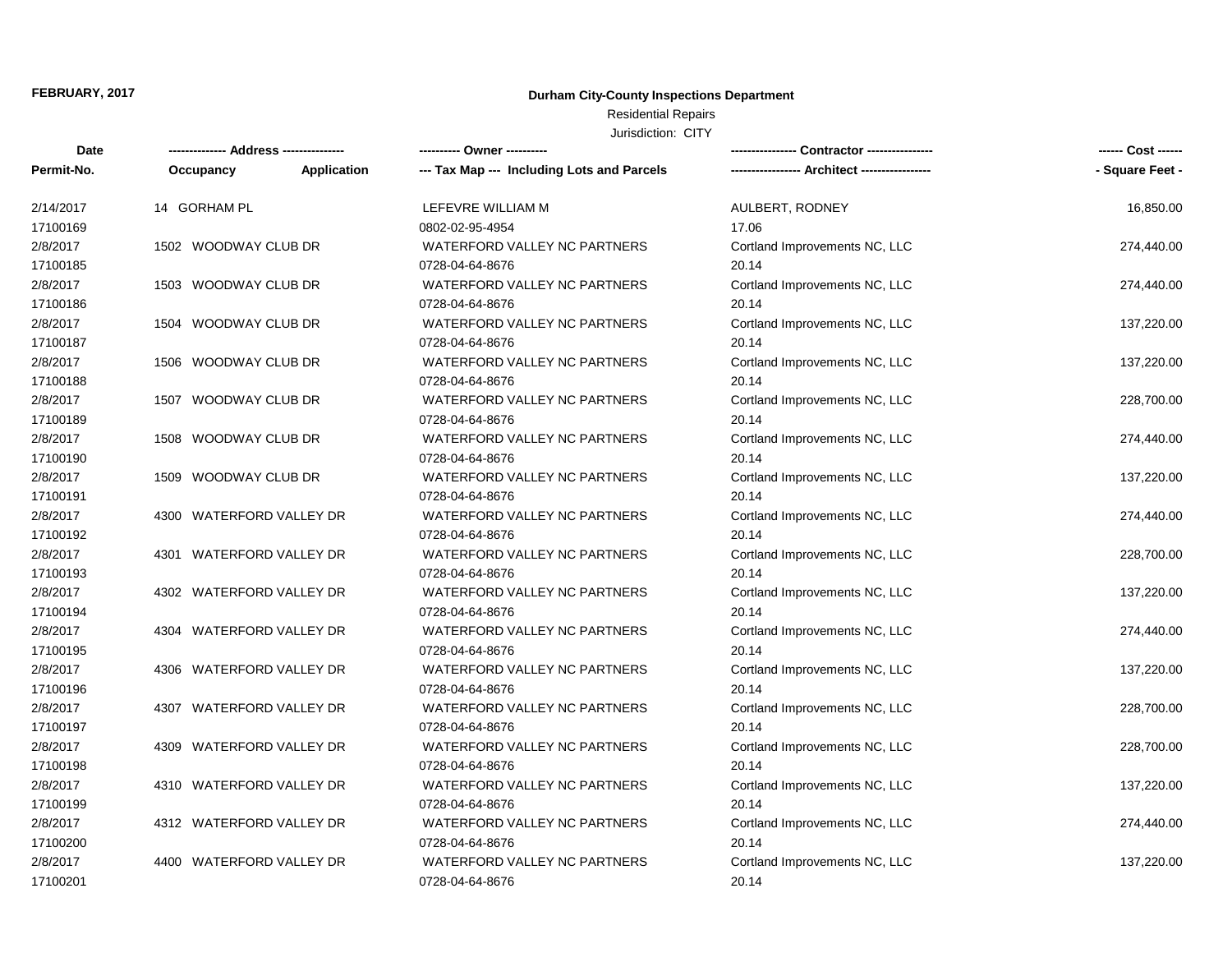## **Durham City-County Inspections Department**

# Residential Repairs

| Date       | -------------- Address ---<br>----------- |             | ---------- Owner ----------                | Contractor ----------------          | ------ Cost ------ |
|------------|-------------------------------------------|-------------|--------------------------------------------|--------------------------------------|--------------------|
| Permit-No. | Occupancy                                 | Application | --- Tax Map --- Including Lots and Parcels |                                      | - Square Feet -    |
| 2/8/2017   | 4402 WATERFORD VALLEY DR                  |             | WATERFORD VALLEY NC PARTNERS               | Cortland Improvements NC, LLC        | 137,220.00         |
| 17100202   |                                           |             | 0728-04-64-8676                            | 20.14                                |                    |
| 2/8/2017   | 4403 WATERFORD VALLEY DR                  |             | WATERFORD VALLEY NC PARTNERS               | Cortland Improvements NC, LLC        | 228,700.00         |
| 17100203   |                                           |             | 0728-04-64-8676                            | 20.14                                |                    |
| 2/3/2017   | 2612 ASHE ST                              |             | DAKOTA FIELD PROPERTIES LLC                | Durham South Investments LLC         | 40,000.00          |
| 17100236   |                                           |             | 0831-20-82-3143                            | 10.01                                |                    |
| 2/7/2017   | 503 STINHURST DR                          |             | <b>BRUCE CANDACE ANDREA</b>                | Eric Oldham & Candace Bruce          | 5,000.00           |
| 17100245   |                                           |             | 0727-01-19-5835                            | 20.12                                |                    |
| 2/16/2017  | 5406 LOYAL PL                             |             | HARDY KEVIN BRYAN                          | <b>CARDINAL BUILDINGS</b>            | 12,700.00          |
| 17100250   |                                           |             | 0728-02-99-9638                            | 20.10                                |                    |
| 2/3/2017   | 3002 THOREAU PL                           |             | <b>MCKENZIE MARJORIE E</b>                 | Marjorie E. McKenzie                 | 200.00             |
| 17100258   |                                           |             | 0749-04-72-9142                            | 20.14                                |                    |
| 2/9/2017   | 1601 E MAIN ST                            |             | <b>PSU PROPERTIES LLC</b>                  | Mark Wells                           | 25,000.00          |
| 17100260   |                                           |             | 0831-14-43-4895                            | 11                                   |                    |
| 2/9/2017   | 4 RHYGATE CT                              |             | KOBLE CECILIA S                            | <b>Genesis Construction LLC</b>      | 30,897.00          |
| 17100270   |                                           |             | 0727-01-19-8975                            | 20.12                                |                    |
| 2/22/2017  | 206 MORNINGSIDE DR                        |             | <b>COOPER TRACY L</b>                      | <b>CUSTOM QUALITY CARPENTRY LLC.</b> | 39,000.00          |
| 17100274   |                                           |             | 0729-03-04-3430                            | 20.11                                |                    |
| 2/9/2017   | 11 OAK DR                                 |             | MEBANE JOHN GILMER III                     | KRICHCO CONSTRUCTION, INC.           | 276,236.00         |
| 17100282   |                                           |             | 0821-18-41-9470                            | $\overline{7}$                       |                    |
| 2/9/2017   | 3926 OLD CHAPEL HILL RD                   |             | <b>SPARROW LARRY J SR</b>                  | Matt Harkey and Pamela Postage       | 6,000.00           |
| 17100298   |                                           |             | 0810-17-11-5396                            | 20.16                                |                    |
| 2/3/2017   | 3613 BARN VIEW PL                         |             | <b>SCHWARTZ JOHN A</b>                     | BERCON BUILDING COMPANY INCORPORATED | 53,637.00          |
| 17100316   |                                           |             | 0813-04-63-2037                            | 17.07                                |                    |
| 2/24/2017  | 4507 ROCKY SPRINGS RD                     |             | <b>LOBBAD ZIAD</b>                         | <b>Tuff Shed</b>                     | 10,000.00          |
| 17100317   |                                           |             | 0803-04-63-3321                            | 17.07                                |                    |
| 2/23/2017  | 8 PORTOFINO PL                            |             | <b>ZHANG LIMING</b>                        | <b>BOLD CONSTRUCTION, INC.</b>       | 50,000.00          |
| 17100328   |                                           |             | 0709-03-03-2228                            | 20.18                                |                    |
| 2/27/2017  | 3406 BONAPARTE WAY                        |             | <b>ROSSO MARK A</b>                        | Sierra Structures, Inc.              | 19,700.00          |
| 17100333   |                                           |             | 0810-14-44-7926                            | 20.15                                |                    |
| 2/27/2017  | 102 WINTERBERRY RIDGE DR                  |             | SCHEER EDWARD W III                        | PHILIP H. WEST                       | 34,800.00          |
| 17100343   |                                           |             | 0719-04-50-7562                            | 20.11                                |                    |
| 2/6/2017   | 6 JESSICA CT                              |             | BOYCHER CRYSTAL G                          | Leonine Building Solutions, LLC      | 38,000.00          |
| 17100346   |                                           |             | 0842-03-42-0694                            | 18.01                                |                    |
| 2/21/2017  | 8206 EAGLE VIEW DR                        |             | <b>ALTENHAUS STUART</b>                    | Production Construction Inc.         | 2,000.00           |
| 17100350   |                                           |             | 0718-03-32-8332                            |                                      |                    |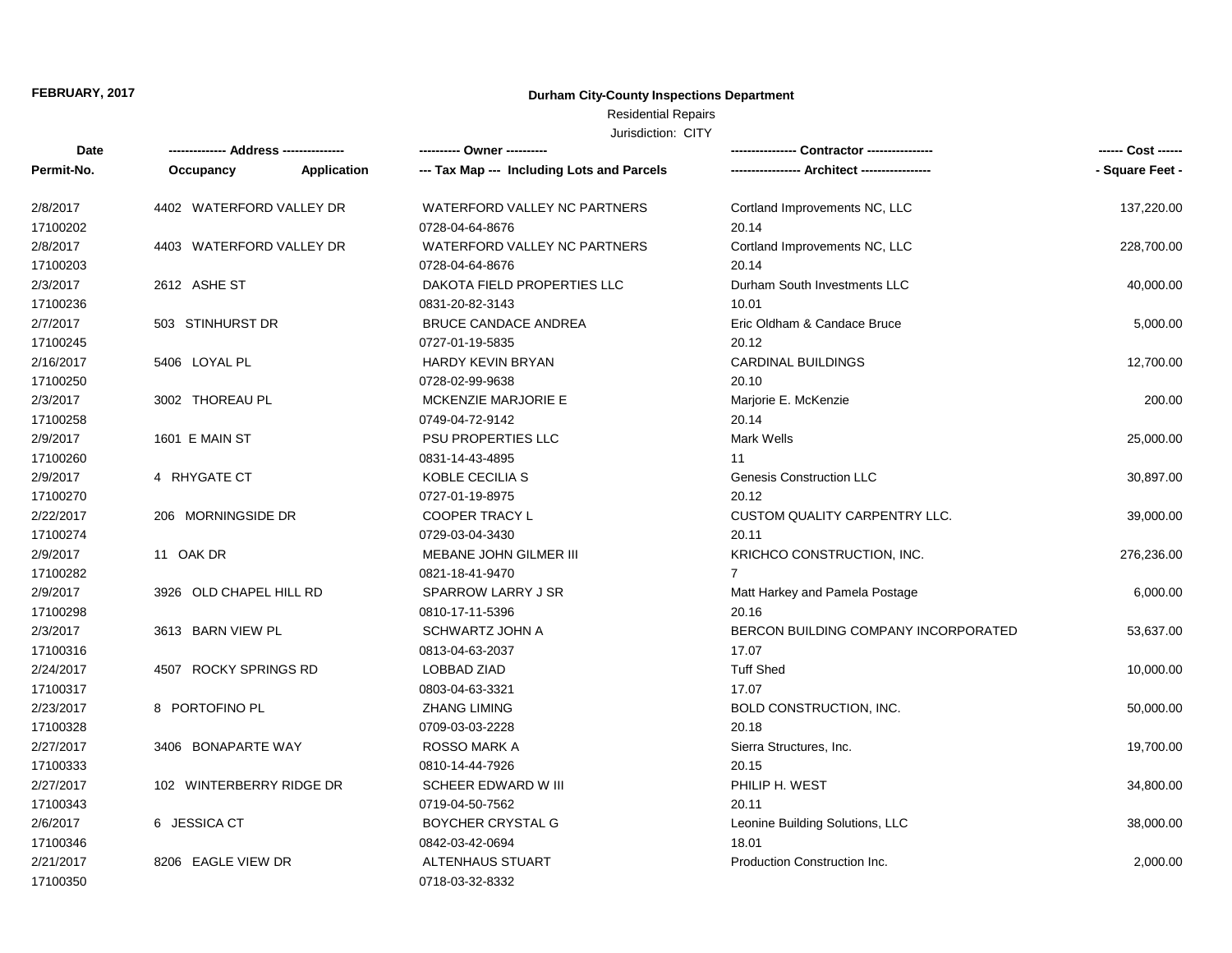## **Durham City-County Inspections Department**

# Residential Repairs

| <b>Date</b> | ------------- Address -------------- |             | ---------- Owner ----------                |                                      | ------ Cost ------ |
|-------------|--------------------------------------|-------------|--------------------------------------------|--------------------------------------|--------------------|
| Permit-No.  | Occupancy                            | Application | --- Tax Map --- Including Lots and Parcels |                                      | - Square Feet -    |
| 2/9/2017    | 1023 W MARKHAM AVE                   |             | <b>GRILLO LUCA</b>                         | Longleaf Building & Restoration Inc. | 96,000.00          |
| 17100353    |                                      |             | 0822-19-62-5431                            | 3.02                                 |                    |
| 2/6/2017    | 1211 VIRGINIA AVE                    |             | MOSCRIP ANNE P                             | Dreps Construction, LLC, Matt        | 13,800.00          |
| 17100356    |                                      |             | 0822-09-05-7629                            | 4.01                                 |                    |
| 2/6/2017    | 3405 GUESS RD                        |             | DEER TRACK LAND CORPORATION                | PENNY, GARY WAYNE                    | 13,000.00          |
| 17100358    |                                      |             | 0823-13-03-7501                            | 17.05                                |                    |
| 2/6/2017    | 108 W GEER ST                        |             | CAESAR SHIRLEY A ET AL                     | <b>Trans Perry</b>                   | 6,000.00           |
| 17100367    |                                      |             | 0832-17-00-9337                            | 2                                    |                    |
| 2/21/2017   | 10 WOODCLIFF CIR                     |             | YOUNG LUKE AARON                           | Sierra Structures, Inc.              | 13,150.00          |
| 17100369    |                                      |             | 0814-03-43-8573                            | 17.07                                |                    |
| 2/16/2017   | 3800 HILLSBOROUGH RD                 |             | 3800 HILLSBOROUGH DURHAM LP                | ARS Extreme Construction, Inc.       | 204,457.00         |
| 17100371    |                                      |             | 0812-01-28-8370                            | 17.07                                |                    |
| 2/6/2017    | 17 CHANCERY PL                       |             | ANDERSON W H                               | WILLIAM H. ANDERSON                  | 25,000.00          |
| 17100373    |                                      |             | 0810-17-10-9064                            | 20.08                                |                    |
| 2/23/2017   | 108 CULP HILL DR                     |             | <b>EPCON FARRINGTON LLC</b>                | DISASTER ONE INC.                    | 17,500.00          |
| 17100382    |                                      |             | 0709-03-21-7650                            |                                      |                    |
| 2/6/2017    | 34 CHESTNUT BLUFFS LN                |             | NEWMAN CHRISTOPHER W                       | <b>GARUDA CUSTOM DECKS</b>           | 8,400.00           |
| 17100383    |                                      |             | 0719-04-93-8333                            | 20.11                                |                    |
| 2/6/2017    | 846 INGLENOOK RD                     |             | <b>AMMONS RICHARD</b>                      | Hylton Daniel Properties, LLC.       | 34,794.00          |
| 17100391    |                                      |             | 0820-13-04-0283                            | 20.07                                |                    |
| 2/6/2017    | 3808 WESTCHESTER RD                  |             | <b>ZENN MICHAEL ROBERT</b>                 | <b>J.B. BUCKLEY CONSTRUCTION LLC</b> | 142,156.42         |
| 17100392    |                                      |             | 0810-17-00-3200                            | 20.08                                |                    |
| 2/6/2017    | 5128 GREEN OAK DR                    |             | <b>WRENN LINDSAY M</b>                     | PARKER, DAVID R.                     | 67,470.98          |
| 17100395    |                                      |             | 0825-03-10-7025                            | 16.03                                |                    |
| 2/14/2017   | 102 WINROCK PL                       |             | POON ERIC                                  | <b>MICHAEL PELLETIER</b>             | 37,500.00          |
| 17100408    |                                      |             | 0813-01-36-8576                            | 17.07                                |                    |
| 2/6/2017    | 617 DUNBAR ST                        |             | <b>HEALY JILL ERIN</b>                     | Design2Resource LLC                  | 88,000.00          |
| 17100410    |                                      |             | 0831-17-01-3153                            | 13.01                                |                    |
| 2/9/2017    | 1306 LANCASTER ST                    |             | WEAVER FAMILY PROPERTIES LLC               | P & G CONSTRUCTION CO, INC.          | 1,000.00           |
| 17100415    |                                      |             | 0822-11-55-8217                            | 3.01                                 |                    |
| 2/27/2017   | 1708 HILLCREST DR                    |             | SOUTHERN REPAIR SERVICE INCORP             | Parsons General Contractors, LLC     | 49,400.00          |
| 17100418    |                                      |             | 0822-10-47-4372                            | 3.01                                 |                    |
| 2/9/2017    | 2118 RUFFIN ST                       |             | CROWN GLOBAL ENTERPRISES INC               | <b>BOBBITTS CONSTRUCTION</b>         | 4,000.00           |
| 17100422    |                                      |             | 0822-08-87-8556                            | 1.02                                 |                    |
| 2/9/2017    | 1510 W CLUB BLVD                     |             | REHAB CREW INC THE                         | <b>GLENN GRAY</b>                    | 1,000.00           |
| 17100425    |                                      |             | 0822-10-45-6280                            | 3.01                                 |                    |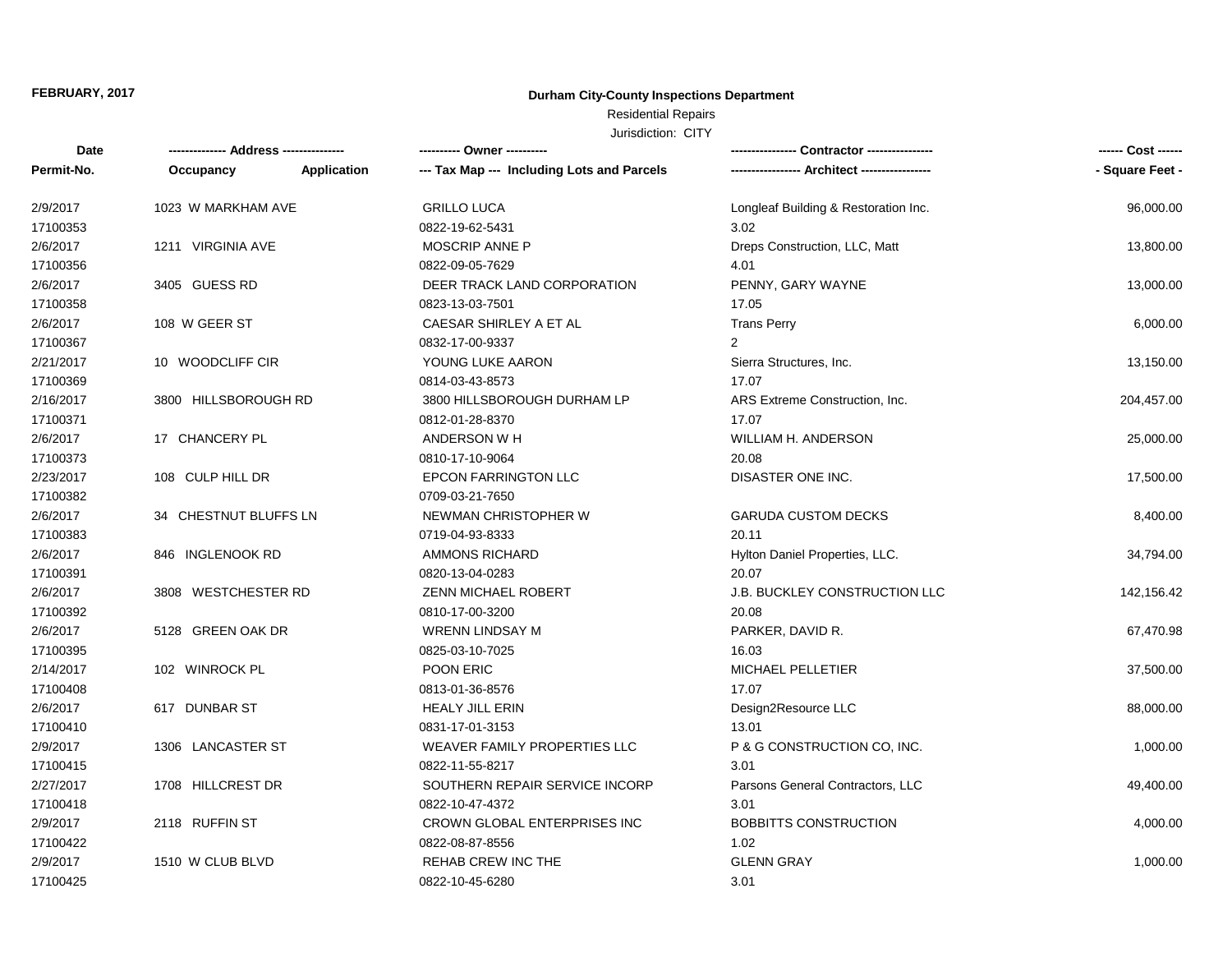## **Durham City-County Inspections Department**

## Residential Repairs

| <b>Date</b> | -------------- Address --------------- |             | --------- Owner ----------                 |                                                   | ------ Cost ------ |
|-------------|----------------------------------------|-------------|--------------------------------------------|---------------------------------------------------|--------------------|
| Permit-No.  | Occupancy                              | Application | --- Tax Map --- Including Lots and Parcels |                                                   | - Square Feet -    |
| 2/14/2017   | 514 NANTAHALA DR                       |             | KADIISKA MARIA B                           | <b>LINIAN HOMES INC</b>                           | 50,000.00          |
| 17100431    |                                        |             | 0729-03-44-7789                            | 20.10                                             |                    |
| 2/9/2017    | 2642 UNIVERSITY DR                     |             | LOBDELL SIMON M                            | FS, LLC                                           | 19,800.00          |
| 17100432    |                                        |             | 0820-05-18-4665                            | 6                                                 |                    |
| 2/9/2017    | 1605 ANGIER AVE                        |             | SPIER INVESTMENTS LLC                      | <b>SANDI SPIER</b>                                | 14,610.00          |
| 17100437    |                                        |             | 0831-14-43-4319                            | 11                                                |                    |
| 2/14/2017   | 1208 LINCOLN MILL DR                   |             | PUKALO LINDA A                             | <b>HARLAND WINDOWS &amp; SIDING</b>               | 10,700.00          |
| 17100444    |                                        |             | 0769-03-34-8766                            | 19                                                |                    |
| 2/17/2017   | 5 ARUNDEL ST                           |             | DREES COMPANY THE                          | THE DREES HOMES COMPANY                           | 3,200.00           |
| 17100448    |                                        |             | 0850-03-20-7571                            | 18.05                                             |                    |
| 2/9/2017    | 1705 KIRKLAND RUN                      |             | <b>PANNELL MARCELLUS</b>                   | <b>Advanced Structural Repair</b>                 | 6,420.00           |
| 17100452    |                                        |             | 0739-03-04-5302                            | 20.10                                             |                    |
| 2/14/2017   | 320 E UMSTEAD ST                       |             | <b>DESHKOVSKI YANKA</b>                    | Blanco & Blanco                                   | 10,000.00          |
| 17100455    |                                        |             | 0821-16-92-5691                            | 13.01                                             |                    |
| 2/21/2017   | 1011 MINERVA AVE                       |             | UNRUHE STEVEN W                            | <b>TRIANGLE GREEN BUILD</b>                       | 26,800.00          |
| 17100462    |                                        |             | 0822-19-60-8422                            | 3.02                                              |                    |
| 2/16/2017   | 803 HOLLOWAY ST                        |             | RAPHAEL HOWARD                             | RESTOREPRO RECONSTRUCTION, INC.                   | 19,230.00          |
| 17100463    |                                        |             | 0831-10-37-4055                            | 11                                                |                    |
| 2/14/2017   | 2415 STATE ST                          |             | <b>CLAYTON KRISTINA CROOKS</b>             | FOUNDATION XPERTS, LLC                            | 10,850.00          |
| 17100483    |                                        |             | 0832-10-36-1479                            | 1.01                                              |                    |
| 2/16/2017   | 123 BRIAR CLIFF RD                     |             | CLOSE JOY ELLEN                            | CRABTREE, GAIL                                    | 15,600.00          |
| 17100484    |                                        |             | 0821-19-50-1909                            | $\overline{7}$                                    |                    |
| 2/24/2017   | 2701 PICKETT RD                        |             | FOREST AT DUKE INC                         | <b>Stuart Griffin</b>                             | 1,500.00           |
| 17100490    |                                        |             | 0810-07-59-3307                            | 20.15                                             |                    |
| 2/24/2017   | 2701 PICKETT RD                        |             | FOREST AT DUKE INC                         | <b>Stuart Griffin</b>                             | 1,200.00           |
| 17100491    |                                        |             | 0810-07-59-3307                            | 20.15                                             |                    |
| 2/21/2017   | 1311 CAROLINA AVE                      |             | RIDER CYNTHIA V                            | Nisbet & Co. LLC                                  | 16,200.00          |
| 17100500    |                                        |             | 0822-09-25-0908                            | 4.01                                              |                    |
| 2/16/2017   | 1004 LINWOOD AVE                       |             | <b>GARMAN HOMES LLC</b>                    | Durham Building Company, LLC                      | 1,000.00           |
| 17100501    |                                        |             | 0831-17-11-5580                            | 13.01                                             |                    |
| 2/16/2017   | 1006 SEDGEFIELD ST                     |             | MOORE MARTHA R                             | NC Dumpster, LLC                                  | 1,000.00           |
| 17100506    |                                        |             | 0822-14-44-6071                            | 3.01                                              |                    |
| 2/16/2017   | 3608 COTTONWOOD DR                     |             | <b>BRADSHAW ANN</b>                        | Strum Builders, David T/A David Christopher Strum | 53,500.00          |
| 17100512    |                                        |             | 0800-02-57-3969                            | 20.17                                             |                    |
| 2/16/2017   | 1114 CORNELL ST                        |             | SHAW ROBERT L                              | Hetherington, Stephen Michael                     | 1,000.00           |
| 17100513    |                                        |             | 0821-14-34-7679                            | 5                                                 |                    |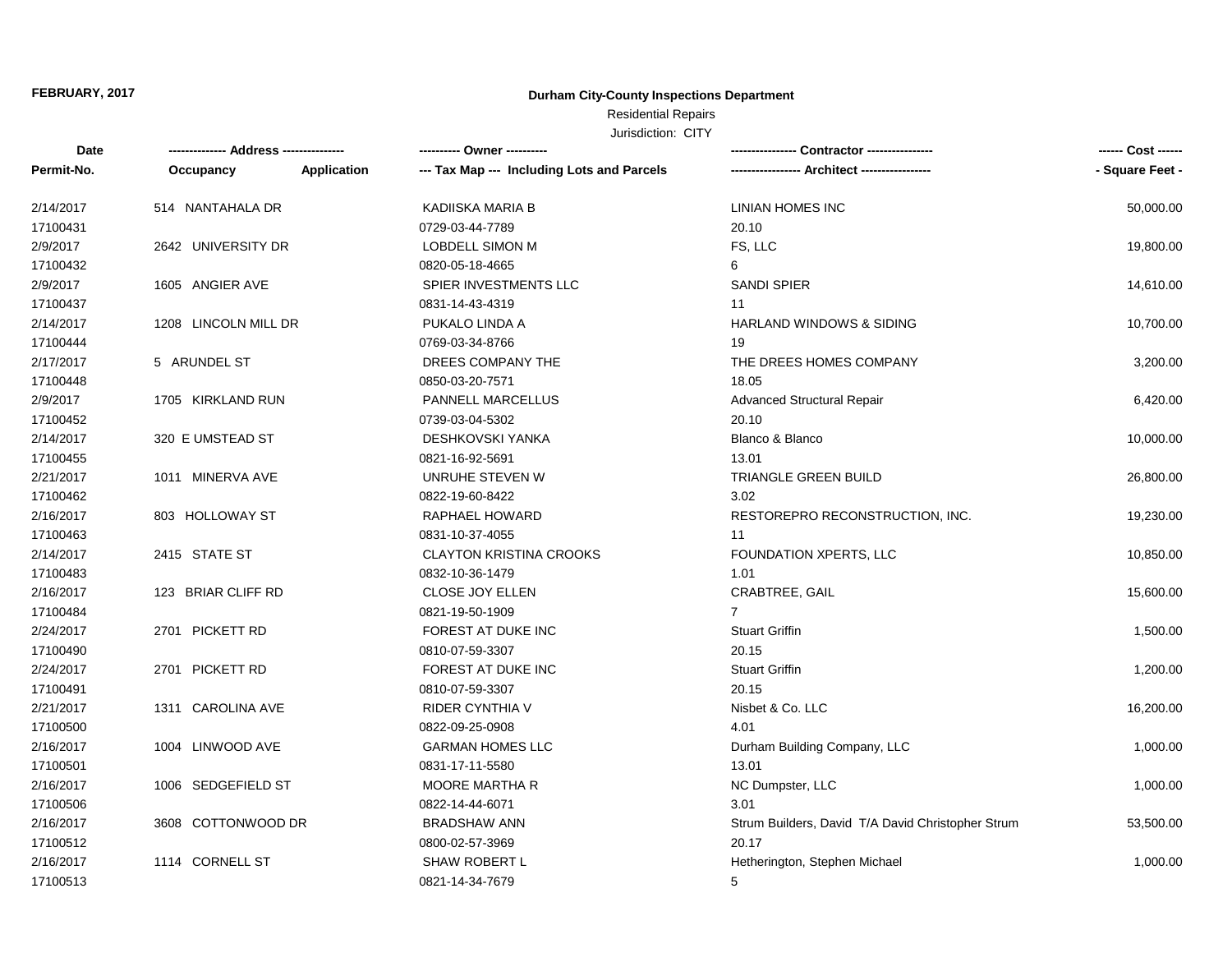## **Durham City-County Inspections Department**

# Residential Repairs

| Date       | -------------- Address --------------- |                    | ---------- Owner ----------                |                                                  | ------ Cost ------ |
|------------|----------------------------------------|--------------------|--------------------------------------------|--------------------------------------------------|--------------------|
| Permit-No. | Occupancy                              | <b>Application</b> | --- Tax Map --- Including Lots and Parcels | -- Architect ----------------                    | - Square Feet -    |
| 2/16/2017  | 620 W MARKHAM AVE                      |                    | AMBATA PROPERTY LLC                        | Hetherington, Stephen Michael                    | 1,000.00           |
| 17100514   |                                        |                    | 0822-16-92-1622                            | 3.02                                             |                    |
| 2/21/2017  | 823 GLENCO RD                          |                    | MCGEORGE WILLIAM R                         | Southeast Foundation Repair                      | 17,000.00          |
| 17100525   |                                        |                    | 0749-02-97-1287                            | 18.05                                            |                    |
| 2/21/2017  | 4219 HOPE VALLEY RD                    |                    | <b>GADOW ROBERT RYAN</b>                   | FS, LLC                                          | 2,200.00           |
| 17100530   |                                        |                    | 0719-03-43-3984                            | 20.07                                            |                    |
| 2/21/2017  | 2311 PRINCE ST                         |                    | <b>BLOOM JONATHAN M</b>                    | <b>GATEWAY BUILDING COMPANY</b>                  | 5,000.00           |
| 17100533   |                                        |                    | 0811-16-93-9377                            | 6                                                |                    |
| 2/24/2017  | 2019 PERSHING ST                       |                    | <b>KENENITZ GREGORY</b>                    | <b>GREGORY KENENITZ</b>                          | 60,000.00          |
| 17100548   |                                        |                    | 0822-09-26-4289                            | 4.01                                             |                    |
| 2/21/2017  | 1137 RAYNOR ST                         |                    | HAKEEM VENTURE GROUP                       | <b>SHUAIB HAKEEM</b>                             | 22,900.00          |
| 17100550   |                                        |                    | 0831-08-97-5524                            | 10.02                                            |                    |
| 2/21/2017  | 6512 CLARKSDALE LN                     |                    | <b>BIONDO MICHAEL</b>                      | FS, LLC                                          | 13,400.00          |
| 17100552   |                                        |                    | 0728-03-04-2969                            | 20.12                                            |                    |
| 2/21/2017  | 112 KINGSLEY WOODS DR                  |                    | POPE PAUL                                  | CW of Raleigh/Durham LLC - Champion Window Co of | 6,889.00           |
| 17100560   |                                        |                    | 0759-03-43-2533                            | 18.05                                            |                    |
| 2/21/2017  | 6 THORNE RIDGE DR                      |                    | <b>HART JUSTIN</b>                         | Spilman, Inc.                                    | 90,000.00          |
| 17100567   |                                        |                    | 0719-04-61-9839                            | 20.11                                            |                    |
| 2/24/2017  | 2303 BARRYMORE AVE                     |                    | RHULE R LYNN L                             | Daniel Rhule                                     | 16,100.00          |
| 17100572   |                                        |                    | 0823-14-33-0175                            | 17.05                                            |                    |
| 2/24/2017  | 1905 ASHE ST                           |                    | <b>ERIKSEN KEN</b>                         | Kenneth Eriksen                                  | 13,700.00          |
| 17100573   |                                        |                    | 0831-15-52-5917                            | 10.01                                            |                    |
| 2/24/2017  | 929 URBAN AVE                          |                    | <b>SCHMITZ ROBERT L</b>                    | <b>Phil Phillips</b>                             | 26,000.00          |
| 17100575   |                                        |                    | 0822-19-71-1998                            | 3.02                                             |                    |
| 2/24/2017  | 203 LODGE ST                           |                    | KPM PROPERTY INVESTMENT GROUP              | <b>BULLOCK BUILDING CO. INC.</b>                 | 26,500.00          |
| 17100576   |                                        |                    | 0821-20-72-7360                            | 13.01                                            |                    |
| 2/21/2017  | 2003 N DUKE ST                         |                    | DIAMOND REALTY INVESTMENTS LLC             | <b>Advanced Structural Repair</b>                | 22,275.00          |
| 17100579   |                                        |                    | 0822-12-77-8237                            | 1.02                                             |                    |
| 2/24/2017  | 1426 PENNSYLVANIA AVE                  |                    | SEVERANCE TOD A                            | A.G. BUILDERS                                    | 116,565.00         |
| 17100594   |                                        |                    | 0822-10-37-7360                            | 4.01                                             |                    |
| 2/24/2017  | 3315 S ALSTON AVE                      |                    | FRONT RANGE EXCHANGE LLC                   | Douglas Andersen                                 | 28,735.00          |
| 17100602   |                                        |                    | 0739-01-46-5780                            | 20.14                                            |                    |
| 2/24/2017  | 220 SOUTH BEND DR                      |                    | NORRIS JOHN P                              | <b>GARUDA CUSTOM DECKS</b>                       | 7,600.00           |
| 17100618   |                                        |                    | 0717-02-77-5652                            | 20.12                                            |                    |
| 2/24/2017  | 4211 SWARTHMORE RD                     |                    | <b>WHITING HOLT</b>                        | DiRienzo Builders, LLC                           | 42,000.00          |
| 17100631   |                                        |                    | 0709-04-94-8261                            | 20.18                                            |                    |